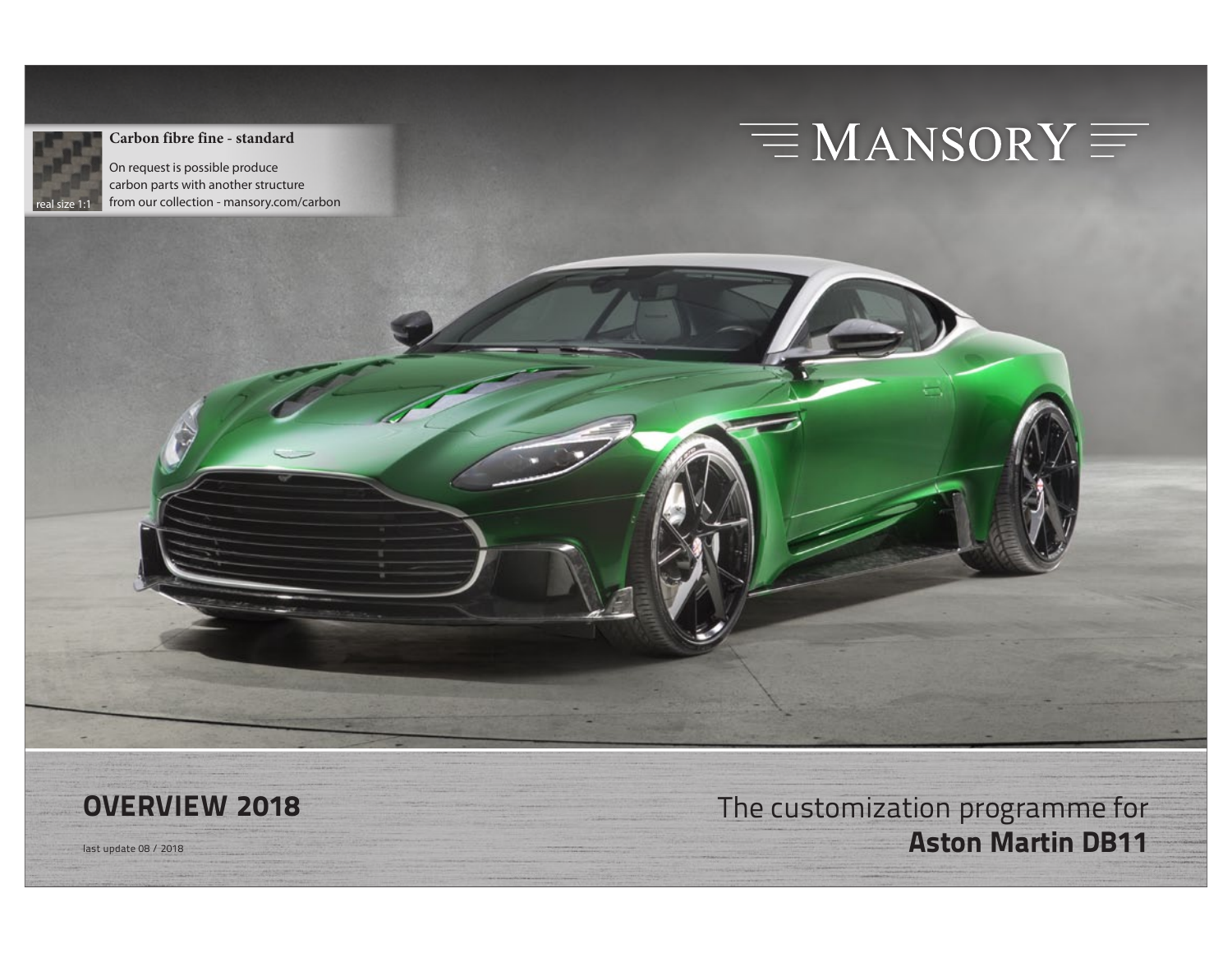### THE **OPTIONS** FOR YOUR ASTON MARTIN DB11



### **Front bumper with front lip**

D11 102 082

Weight reducing front bumper with integrated:

- LED daytime running lights splitter, visible carbon fibre without clear coat
- Front lip with side flaps visible carbon fibre without clear coat

\*Original mounting points



**Rear bumper + diffuser with integrated NEW brake light**

- Air flow optimized rear bumper with
- integrated sport exhaust blinds from not visible carbon fibre
- diffuser visible carbon fibre without clear coat

\*Original mounting points



### **Side skirts** 4 parts set - left & right, side skirts with lip visible carbon fibre without clear coat



| Engine bonnet                                             | D <sub>11</sub> 110 001 |
|-----------------------------------------------------------|-------------------------|
| visible carbon fibre without clear coat                   |                         |
| Primed engine bonnet                                      | D <sub>11</sub> 110 002 |
| not visible carbon fibre                                  |                         |
| with visible carbon fibre without clear coat air outtakes |                         |

**all prices calculated net, ex works excluding VAT, without painting and modifcation work** © all copyrights by MANSORY Design & Holding GmbH, Wunsiedler Str. 1, 95682 Brand Germany General Terms and Conditions at www.mansory.com/gtc mansoryamerica.com (650) 343-9253

### $\equiv$ MANSORY $\equiv$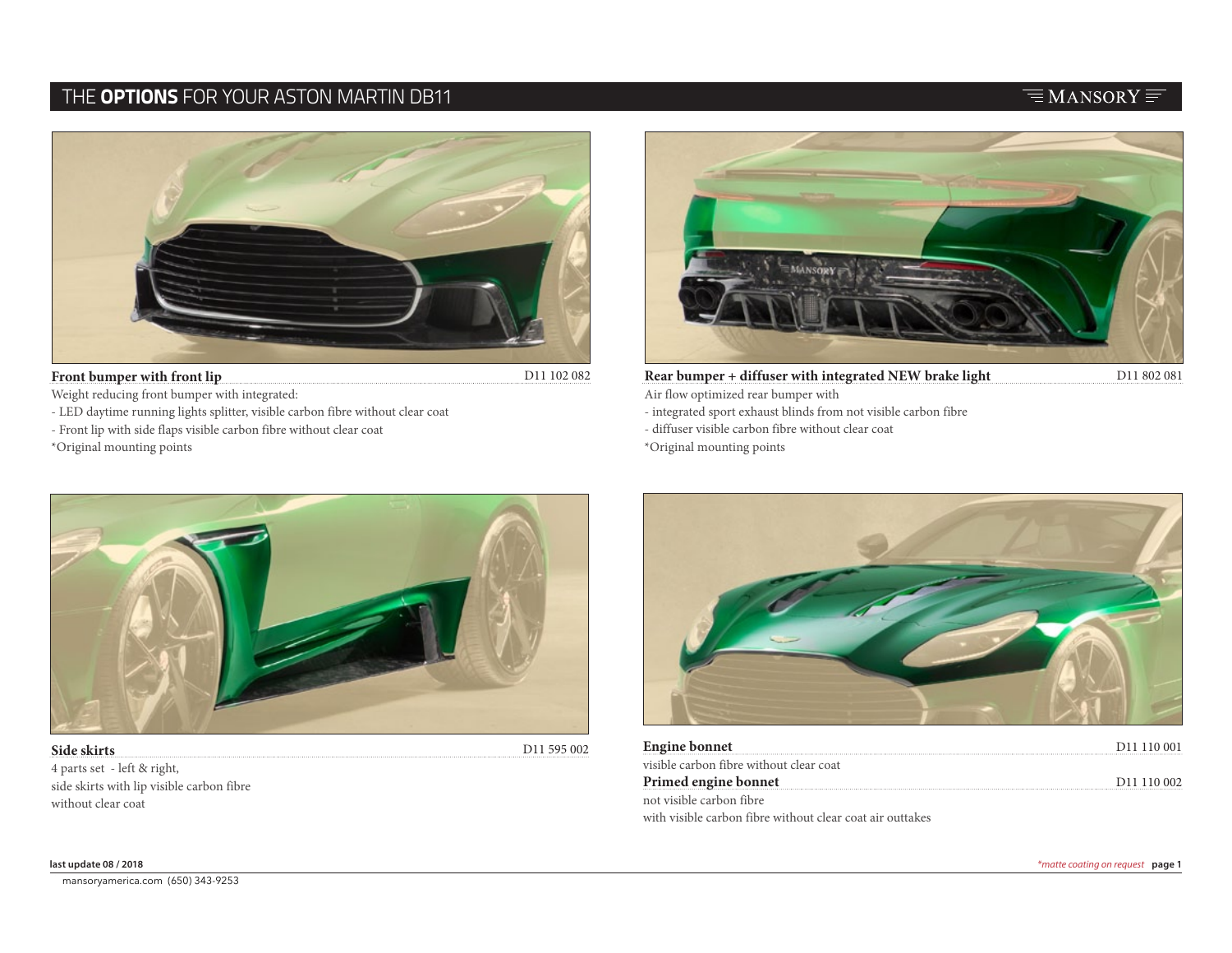# THE **OPTIONS** FOR YOUR ASTON MARTIN DB11

# $\equiv$ MANSORY $\equiv$



| <b>Carbon mirror housing LHD</b> | D <sub>11</sub> 522 201 |
|----------------------------------|-------------------------|
| <b>Carbon mirror housing RHD</b> | D <sub>11</sub> 522 211 |
| 2 parts set - left & right,      |                         |
| visible carbon fibre glossy*     |                         |



| . | Slats for front wheel arch       |  |
|---|----------------------------------|--|
|   | visible carbon fibre gloss $v^*$ |  |



**Rear decklid spoiler - carbon** visible carbon fibre glossy\*

D11 830 842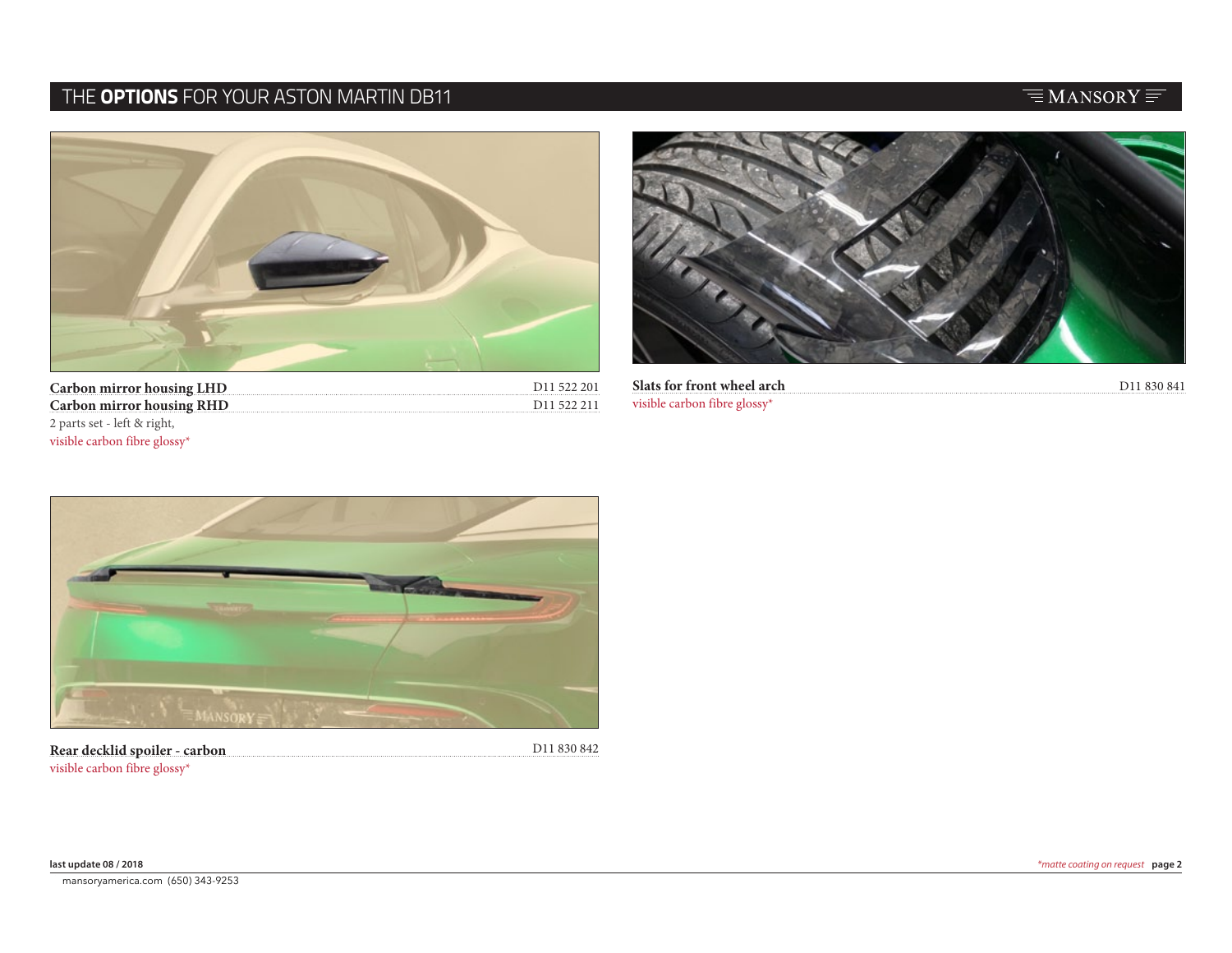# THE **OPTIONS** FOR YOUR ASTON MARTIN DB11

### **Yavin**

ultra-light forged wheels

| FA: 9.5 x 22 inch | YAV 22 95 114 |
|-------------------|---------------|
| RA: 12 x 22 inch  | YAV 22 12 114 |
|                   |               |

\* price per piece

\* without tire





## $\equiv$ MANSORY $\equiv$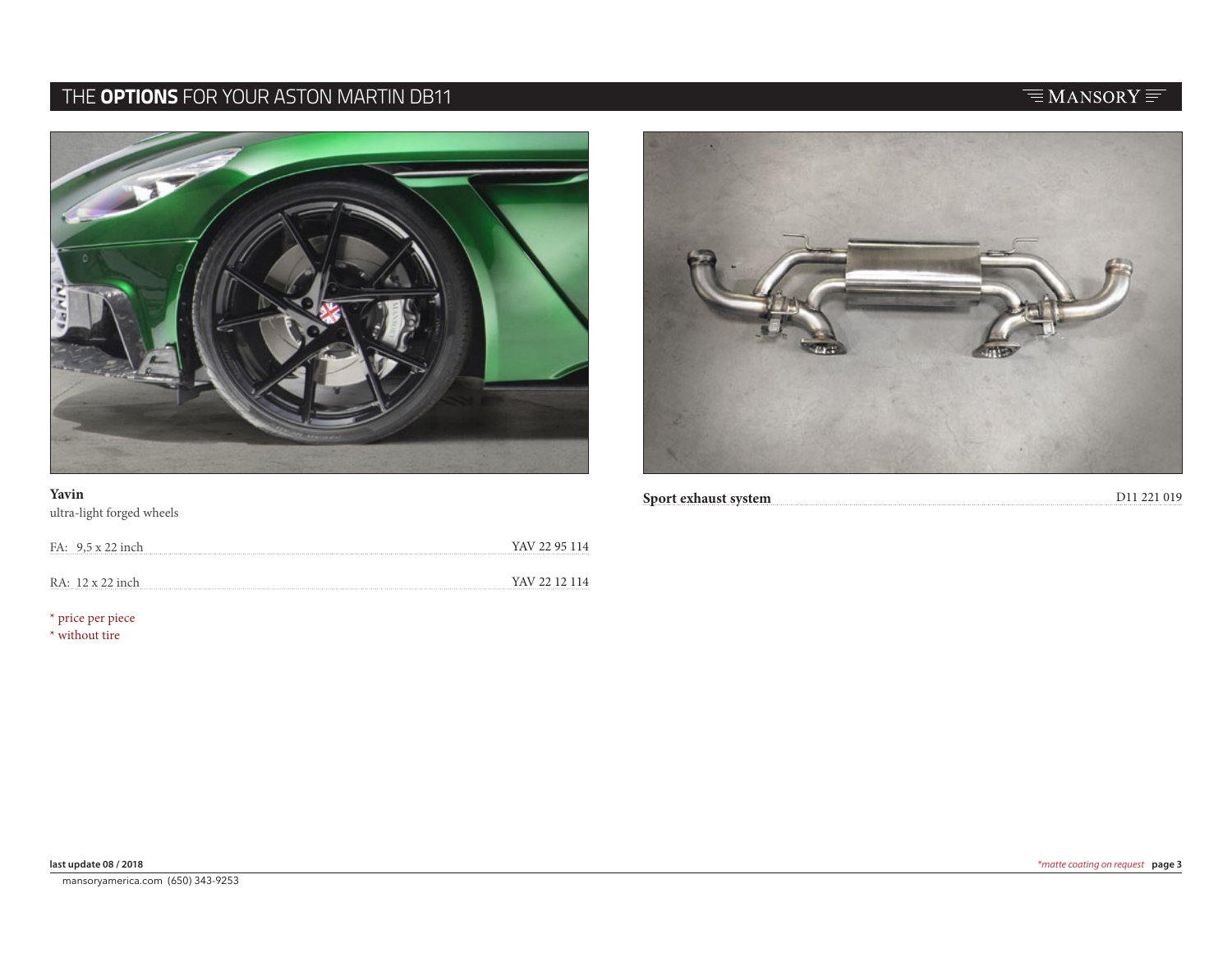### THE **INTERIOR OPTIONS** FOR YOUR ASTON MARTIN DB11





D11 300 000 **MANSORY Individualized Interior Kit** exclusive wooden trims or any mixed special material inlays, fine leather handmade by experienced master upholsterers who only use selected skins from tanneries that meet our high quality demands. kinds of color selectable

### **Sport steering wheel**

| with MANSORY logo |                         |
|-------------------|-------------------------|
| leather/carbon    | D <sub>11</sub> 351 441 |
| leather/wood      | D <sub>11</sub> 351 445 |
| leather/leather   | D <sub>11</sub> 351 444 |

T **modification only, OE-part required**

**Shift paddles,** D11 350 011 2 parts set - left & right, various colors and materials avaiable T **modification only, OE-part required**



| Dashboard panel                       | D <sub>11</sub> 390 000 |
|---------------------------------------|-------------------------|
| various colors and materials avaiable |                         |



D11 395 351 D11 395 355 **Entrance panels illuminated MANSORY logo**  2 parts set - left & right, visible carbon fibre with white lighted MANSORY Logo with blue lighted MANSORY Logo

### $\equiv$ MANSORY $\equiv$